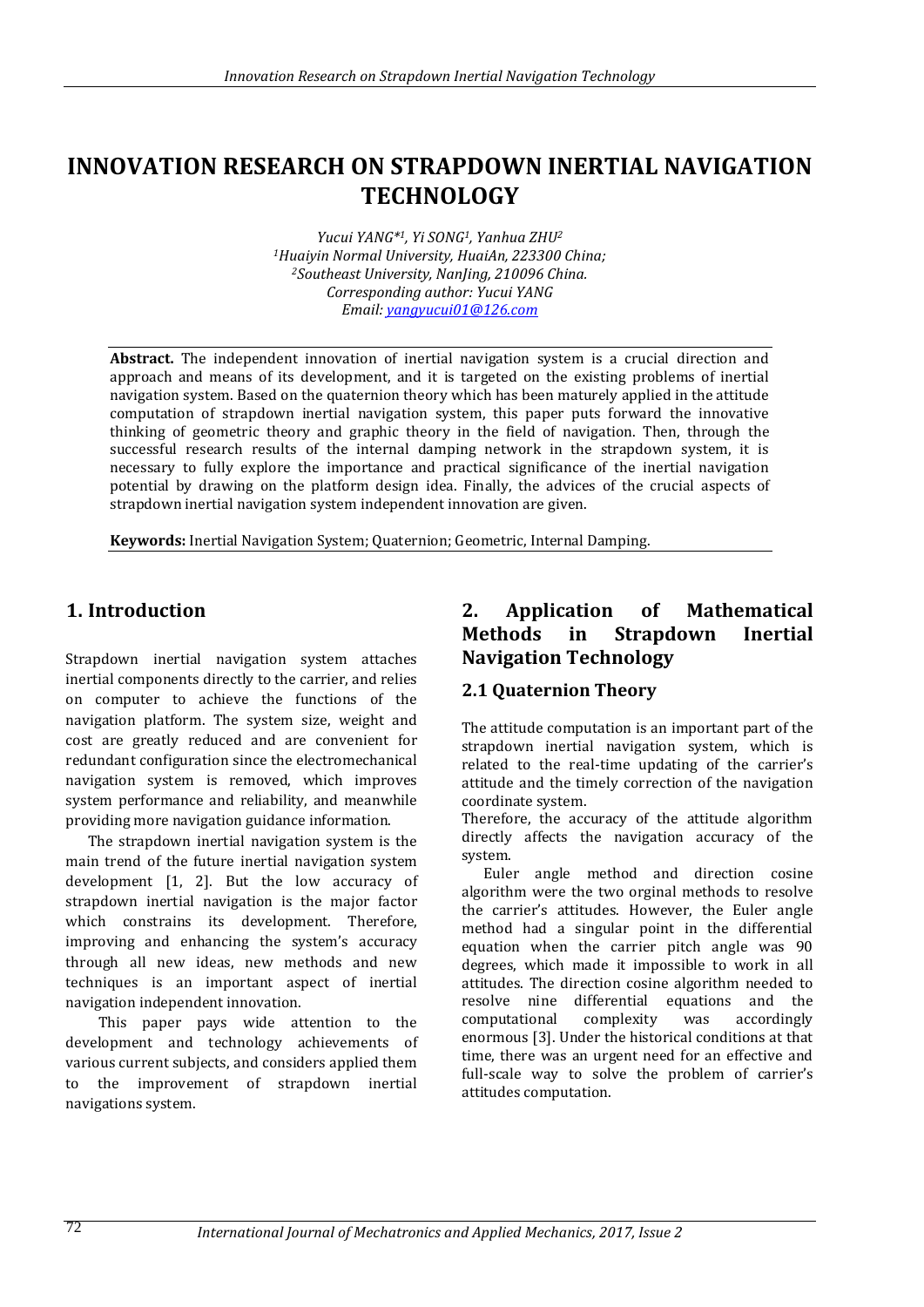The quaternion theory is an ancient branch of mathematical theory. Before it was introduced into the computation of strapdown inertial navigation system (SINS), the field of application was quite small for quaternion theory, and it was not taken seriously by the majority of scholars. However, the scientific workers creatively applied it to solve the practical problems of space technology and strapdown inertial navigation system, bringing the use of quaternion to solve the attitude matrix method into being. This method not only solves the problem of differential equation degradation, but also has a small computation complexity, which can totally satisfy the SINS sampling rate and real - time requirement.

In order to reduce the rotation noncommutativity error occurred in the quaternion computation of carrier's attitude, the equivalent rotating vector algorithm is used to correct it in engineering projects. This algorithm can be divided into single sample algorithm, two-sample algorithm and three-sample algorithm according to different gyro sample number. At present, SINS widely takes quaternion algorithm and equivalent rotating vector algorithm to resolve the carrier's attitude.

The actual effect has been widely recognized by the inertial navigation industry professionals.

#### **2.2 Geometric Theory**

The main purpose of navigation is the location and orientation of the carrier in the plane or space, that is, to determine the parameters of the carrier in a plane or space at a given time. Then, the geometric theory or graphics theory of mathematical disciplines can be applied in the field of navigation, in order to promote the strapdown inertial navigation technology improvement and development. The following two examples canl illustrate this point.

#### **a. The Fast Locating and Orientating of a Carrier in a Certain Area**

Based on the location  $(\lambda_i, \phi_i)$  of three known points in a region, the carrier (installed with SINS) can be accurately positioned and orientated. As shown in Figure 1:



*Figure 1 The Relationship Between Known Points and Car Position and Angle*

SINS provides heading information  $W_{INS}$  , The angle measuring device provides the azimuth angle

of the carrier for the known point  $\mathcal{V}_i$ . Then the azimuth angle of the known point relative to the north is:

$$
\psi = \psi_{INSi} + \psi_i \tag{1}
$$

And the azimuth angle of the known point relative to the north (it may be in the first quadrant) calculated according to the coordinate relation is:

$$
\psi_c = \arctan \frac{y_t - y}{x_t - x}
$$
\n(2)

Here  $x$  and  $y$  are the location measures output of SINS,  $x_t$  and  $y_t$  are known parameters, then the azimuth angle error

$$
\Delta \psi = \psi - \psi_c \tag{3}
$$

Since the inertial navigation location error is not a small amount compared to the distance between the carrier and the known point, the arctangent function cannot be linearized by the Taylor expansion method. In this case, the problem can be studied in another way: angle (heading angle) and the distance are geometric parameters, and geometric figure problem settlement can be taken into consideration.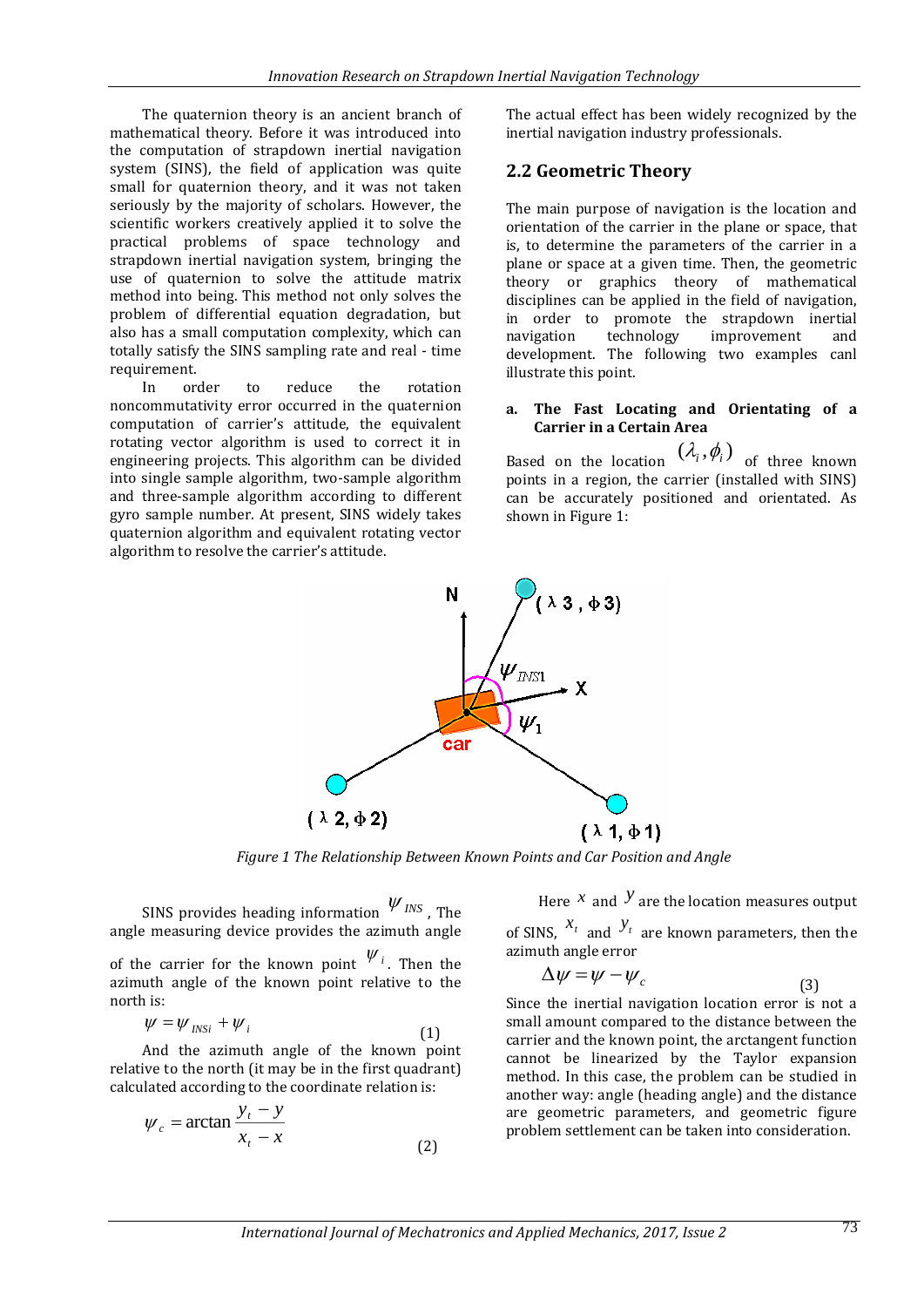

*Figure 2 The Triangle Formed by Heading Angle Error*

As shown in Fig. 2, assuming that the error of the azimuth angle measured by the inertia navigation is

 $\Delta \psi$  , the location error caused by the heading angle error will form the error triangle shown in Fig. 2, and the triangular trilateral length of the triangle can be obtained mathematically. Therefore, it is not difficult to solve the problem by using the modern computer to solve the pure geometric problem, which makes the carrier position resolving problem transformed into "making side length of the error triangle be zero and minimize the position error ".

It can be seen that a complex problem in navigation can be simplified by the quick and effective geometric methods. It is known that Professor Shen Gongxun's research team from Beijing University of Aeronautics and Astronautics has embarked the research method on a carrier to quickly find the North. The key technology is the use of geometric principles to set the orientation. We can predict that the further study and refinement of the geometric model will be expected to achieve fast and accurate alignment of SINS and improve alignment and accuracy thanks to rapidity of modern computer solving mathematical problems [4, 5]. Undoubtedly, there are a lot of practical technological difficulties that need us to deep into.

#### **b. Aircraft Precise Landing**

In the aircraft landing system, the pilot plays an important role in the airport's scene judgment.

Therefore, we can consider the development of visual scene enhancing system, based on visible and infrared light detection and the use of image recognition technology to achieve the aircraft's landing alignment and monitoring on the runway [6, 7], which can provide more accurate location and orientation angle information for the pilot.

In fact, the following three graphics will be obtained through observing the aircraft runway from the viewing frame:



*Figure 3 Runway Graphic 1 Observed from Viewing Frame*



*Figure 4 Runway Graphic 2 Observed from Viewing Frame*



*Figure 5 Runway Graphic 3 Observed from Viewing Frame*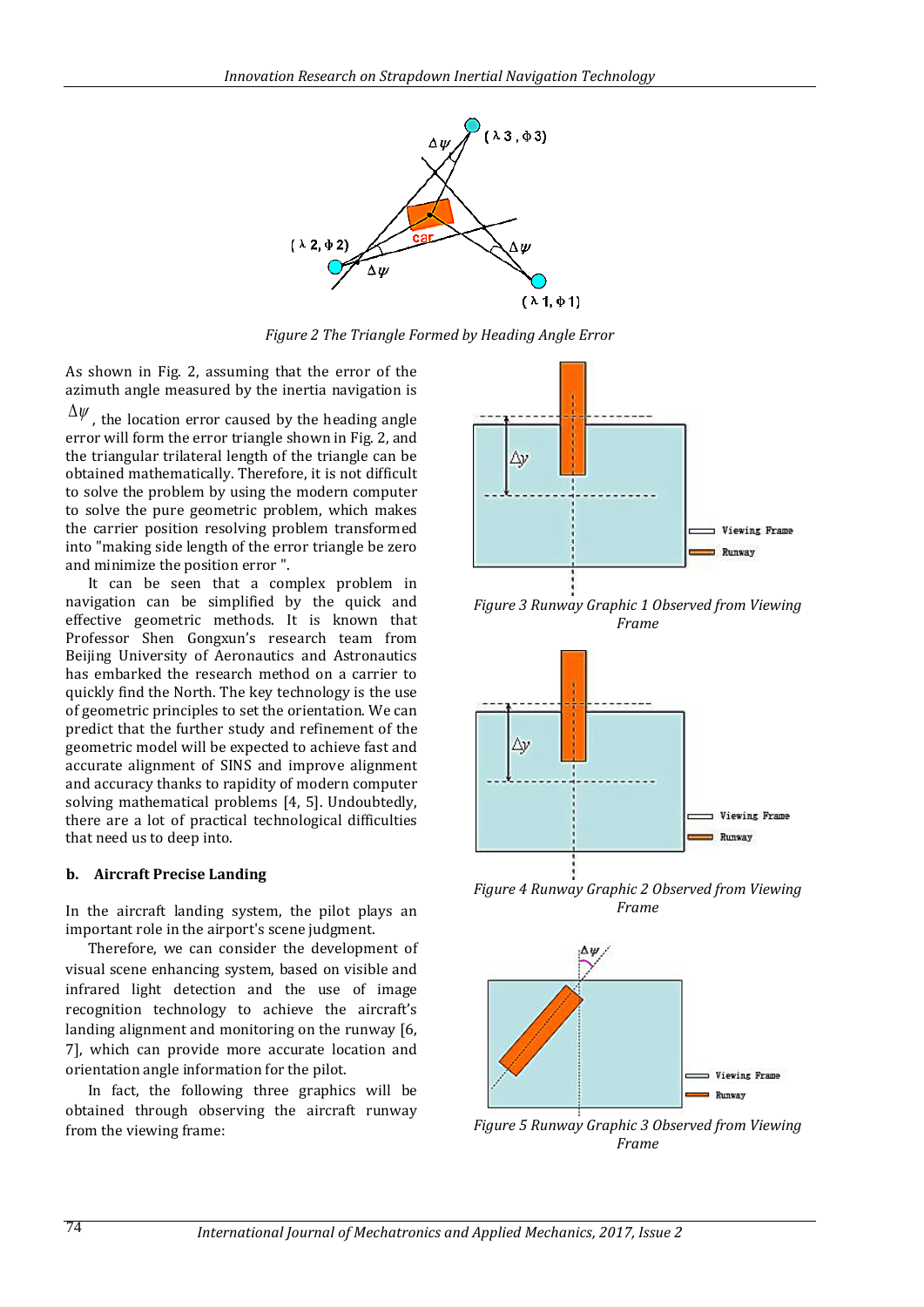According to the three different patterns above, three different categories of information can be acquired: Fig.3 shows the lateral deviation; Figure 4 shows the longitudinal deviation; Figure 5 shows the azimuth angle deviation. A relatively accurate deviation value can be obtained based on the conversion of a certain proportion of graphics to guide the safe landing of the aircraft.

Undoubtedly, the above method is currently only put forward for a new research direction. The practical application still faces many technological difficulties and technical details to further research and overtake, but the concept of using geometric graphics concept is a new way to assist strapdown inertial navigation.

# **3. The Use of Platform-based Internal Damping Theory in Strapdown Navigation Technology**

The existence of Schuler cycle oscillations and Fourier cycle oscillations within SINS not only generate the oscillation error, but also the accumulation error will occur due to external disturbance on SINS. This is the key factor affecting system accuracy. When the system is in the case of little acceleration, the system undamped oscillation in the traditional platform-based inertial navigation system can be effectively restrained by adding the internal damping network in the platform control circuit [8]. Other navigation information combination is usually imported in SINS to improve the navigation accuracy. We are concerned that in some special occasions, how to make full use of the inertial measurement combination of its own information to improve its accuracy when the external auxiliary sensor information is not available. This approach fully exploits the potential of inertial navigation and does not add any cost and structural complexity, which is also an important aspect of inertial navigation innovation.

This paper studies and compares the platform inertial navigation and strapdown inertial navigation fully, and refers to the design ideas of platformbased system damping network in an innovative way. The internal damping is successfully obtained in SINS, making a breakthrough. The following is a brief introduction.

The navigation system (n) adopts North East Down (NED) geographic coordinate system, the scale

force equation is  $f_n = \dot{v}_{en} + (2\omega_{ie} + \omega_{en}) \times v_{en} - g_n$ The equation expansion:

$$
\begin{bmatrix} f_{nx} \\ f_{ny} \\ f_{nz} \end{bmatrix} = \begin{bmatrix} \dot{v}_N + \frac{v_E^2 \tan L - v_N v_D}{R} + 2\omega_{ie} v_E \sin L \\ \dot{v}_E - \frac{v_E (v_N \tan L + v_D)}{R} - 2\omega_{ie} (v_N \sin L + v_D \cos L) \\ \dot{v}_D + \frac{v_N^2 + v_E^2}{R} + 2\omega_{ie} v_E \cos L - g \end{bmatrix}
$$
(4)

Here,  $\dot{v}_N \dot{v}_E \dot{v}_D$  are the north accelerated speed, east accelerated speed and down accelerated

speed of the system respectively;  $\frac{\mathcal{V}_N}{\mathcal{V}_E}$   $\frac{\mathcal{V}_E}{\mathcal{V}_D}$  are the north speed, east speed and down speed respectively.; L is latitude; R is the earth radius;

 $\omega_{ie}$  is [rotational](javascript:void(0);) [angular](javascript:void(0);) [velocity](javascript:void(0);) [of](javascript:void(0);) [the](javascript:void(0);) [earth;](javascript:void(0);) g is the local acceleration of gravity.

The actual measurement input of accelerometer is  $f_{b}$ , and  $f_{b} = C_{n}^{b} f_{n}$ *b*  $f_b = C_n^{\rho} f_n$  , the equation expansion is:

$$
\begin{bmatrix} f_{bx} \\ f_{by} \\ f_{bz} \end{bmatrix} = \begin{bmatrix} \cos\psi\cos\theta & \sin\psi\cos\theta & -\sin\theta \\ \cos\psi\sin\theta\sin\gamma - \sin\psi\cos\gamma & \sin\psi\sin\theta\sin\gamma + \cos\psi\cos\gamma & \cos\theta\sin\gamma \\ \cos\psi\sin\theta\cos\gamma + \sin\psi\sin\gamma & \sin\psi\sin\theta\cos\gamma - \cos\psi\sin\gamma & \cos\theta\cos\gamma \end{bmatrix} \begin{bmatrix} f_{nx} \\ f_{ny} \\ f_{nz} \end{bmatrix}
$$
 (5)

Here,  $C_n^b$  is the transition matrix of the navigation coordinate system relative to the carrier coordinate system,  $\gamma$ ,  $\theta$ ,  $\psi$  are the roll angle, pitching angle and heading angle of the carrier respectively.

When the system is in the case of little acceleration,  $\dot{v}_N = \dot{v}_E = \dot{v}_D \approx 0$ , the internal damping attitude can be calculated through the combination of the simplified equation (1), and equation (2):

$$
\theta = \arctan(\frac{f_{bx}}{-f_{bz}\cos\gamma - f_{by}\sin\gamma})
$$
\n
$$
\gamma = \arctan(\frac{f_{by}}{f_{bz}})
$$
\n(6)

Thus, when the system is in the case of little acceleration, the attitude angle of the carrier can be calculated using the acceleration information.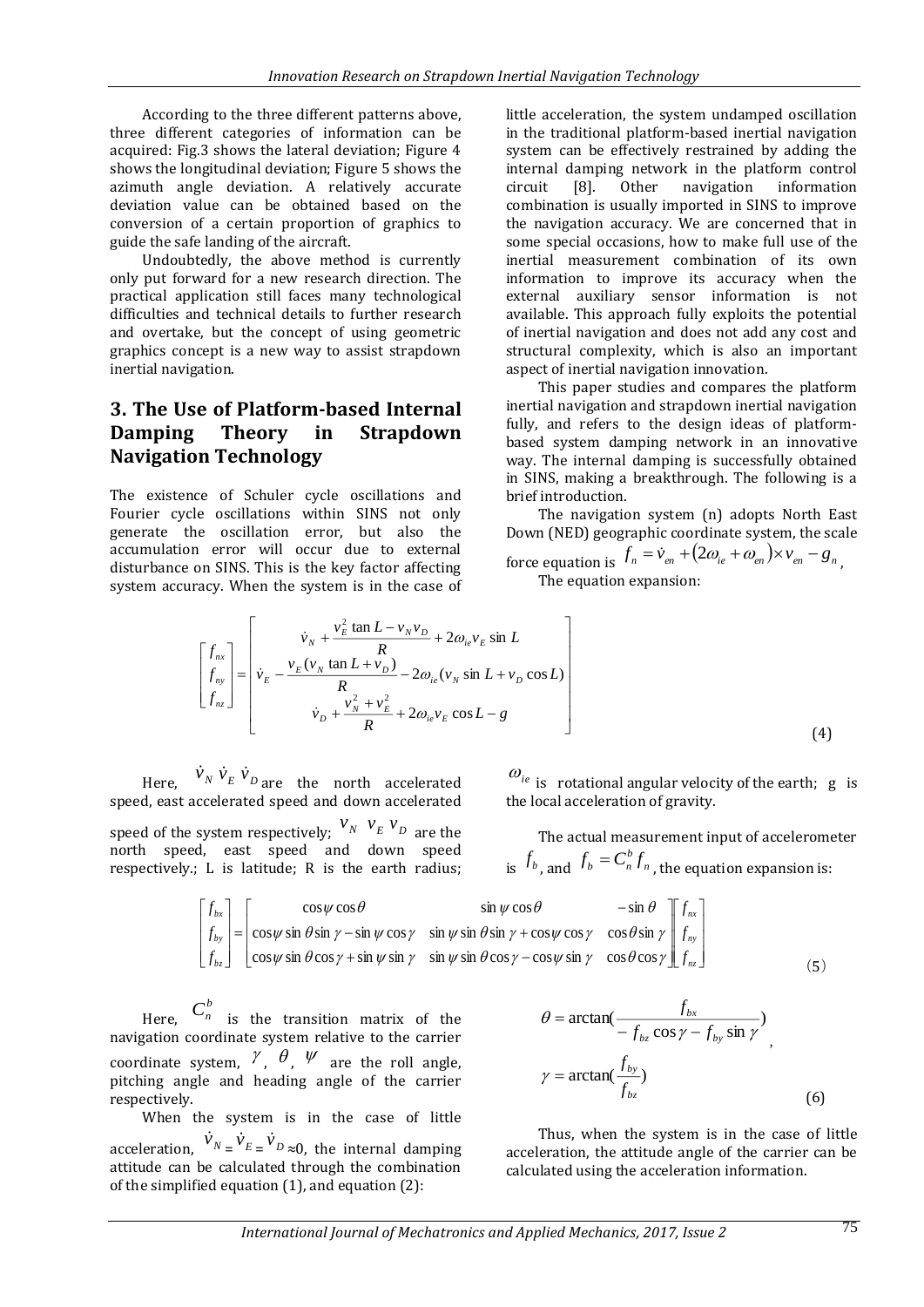In addition, we combine the calculated attitude of strapdown inertial navigation and the inner damping attitude by Kalman filter, which can effectively suppress the oscillation of the gyro and improve the accuracy of the system. This will explained in detail due to limited space. The following model gives the prototype of the actual test results to verify the application of the attitude algorithm.

#### **3.1 Static Test**

The three-axis gyroscopic drift of IMU is 10°/h, the three-axis accelerometer zero-bias is 5X10-4g. Put the IMU on three-axis precision rotating table, and keep the attitude angle to be 0°, heading angle to be 90°, and do the static test for two hours.



*Figure 6 SINS Comparison Graphic of Static Roll Angle*



*Figure 7 SINS Comparison Graphic of Static Pitching Angle*

# **3.2 Swing Test**

Place the IMU on the precision three-axis rotating table. Static test for more than 900 seconds, and control the rotating table around the Y-axis in the frequency of 0.15Hz, the amplitude of the swing movement is  $\pm 30^\circ$ , Fig. 8 and Fig. 9 are the pitching angle comparison maps of 50s time pure inertia undamped system and the internal damping system respectively.



*Figure 8 Pitching Angle Comparison Map of Internal Damping System*



*Figure 9 Pitching Angle Comparison Maps of Pure Inertia Undamped System*

From the above two types of experimental results, we can see that the application of internal damping thought greatly improves the attitude accuracy of SINS. At the same time the system has also undergone a number of traffic tests, the results of the traffic tests also confirmed that the algorithm in the system greatly improved SINS accuracy in the case of little acceleration.

The research results rely on the introduction of the idea of platform inertial navigation system internal damping network in into strapdown inertial navigation. Therefore, another direction of inertial navigation system is to fully explore the ability of inertial navigation system itself as far as possible to improve its performance and accuracy.

# **4. Conclusion**

The inertial navigation technology innovation and development, on the one hand depends on the further exploration and improvement of inertial navigation system itself. More importantly, it is dependent on the importation of other disciplines into the field of inertial navigation research and application, which is the important trend of the future development.